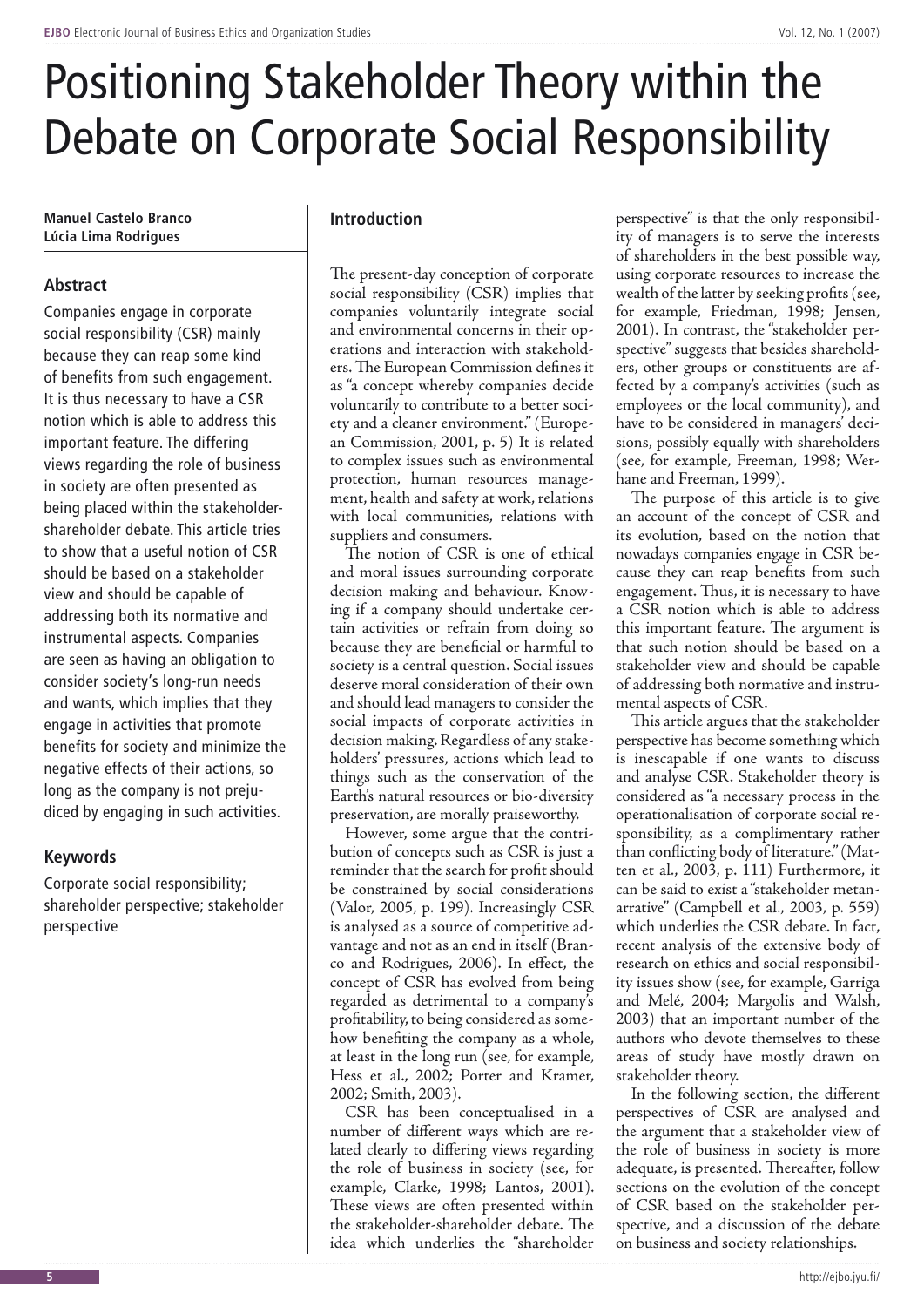Based on Clarke (1998) and Lantos (2001) two viewpoints on the role of business in society (which lead to different views on CSR) will be distinguished (Table 1). The "classical view", based on neoclassical economic theory, defines it in purely economic profit making terms, focusing on the profit of the shareholders. In contrast, the "stakeholder view", based on stakeholder theory, holds that companies have a social responsibility that requires

# **Table 1 – Spectrum of viewpoints on the role of business in society** View Position on Business' Role in Society Classical Pure profit-making view: business has lower standards of ethics than society and no social responsibility other than obedience to the law. Constrained profit-making view: business should maximize shareholder wealth, obey the law, and be ethical. Stakeholder Socially aware view: business should be sensitive to potential harms of its actions on various stakeholder groups. Social activism: business must use its vast resources for social good. Source: Adapted from Lantos (2001, p. 602).

them to consider the interests of all parties affected by their actions.

#### Classical view

Lantos (2001) has identified two perspectives in the classical view: the "pure profit-making view"; and the "constrained profitmaking view". The "pure profit-making view" is exemplified by Carr's (1968) position. The distinctive feature of this author's perspective is that some degree of dishonesty is acceptable because business people have a lower set of moral standards than those in the rest of society. He compared the ethics of business to those of the poker game. The lower set of moral standards permits what he calls "business bluffing" which includes things like conscious misstatements, concealment of pertinent facts, or exaggeration. Deception is probably a necessary component of a strategy to be successful in business, and thus business people can not afford to be guided by ethics as conceived in private life. Thus, for Carr, a company has the legal right to shape its strategy without reference to anything but its profits, so long as it stays within the rules of the game legally set out by law.

The major proponent of the "constrained profit-making view" is Friedman (1998), who believed companies should behave honestly: that is, they do not engage in deception and fraud. This economist argues that the purpose of the company is to make profits for shareholders. The only responsibility of business is to use its resources to engage in activities designed to increase its profits so long as it stays within the rules of the game. Because managers are agents of the shareholders they have a responsibility to conduct business in accordance with their interest. This is generally to make as much money as possible and maximise their wealth. Under this view, because shareholders are the owners of the company and therefore the profits belong to them, requiring managers to pursue socially responsible objectives may be unethical, since it requires managers to spend

money that belongs to other individuals. Asking companies to engage in social responsibility activities is considered to be harmful to the foundations of a free society with a free-enterprise and private-property system. Social problems should be left for the state to address.

Although Friedman's ideas are better known, his view had a conspicuous predecessor in Levitt (1958). The latter also believed that companies should be concerned with improving production and increasing profits while abiding by the rules of the game, which include acting honestly and in good faith, and that social problems should be left for the state to address.

The classical view also has contemporary adherents. Their arguments, which can be associated with the "constrained profit-making view", have arisen mainly in debate with stakeholder perspective proponents (see, for example, Barry, 2000, 2002; Coelho et al., 2003; Henderson, 2005; Jensen, 2001; Sternberg, 1997; Sundaram and Inkpen, 2004). However, it is important to note that not all of these authors can be shown as opposing social responsibility actions by companies.

Barry (2000) argues that companies can only engage in social responsibility activities the less competitive the markets in which they operate are, and that such engagement is a form of rent-seeking by managers. However, the central argument is that the use of companies' resources to further social goals amounts to managers' usurpation of the political function. The difficulty in making appropriate decisions when the predominant authority of shareholders is removed and the purpose of maximizing shareholder wealth is disregarded in order to take into account a variety of interests, is stressed by Barry when he argues that in such conditions decision-making in a company "would resemble that of a parliamentary assembly." (op. cit., p. 105) Barry (2002, p. 545) claims that it leads "to the politicization of the company in that many groups and a number of almost certainly competing purposes must now be considered." Therefore, Barry's assessment of the stakeholder perspective is that it "tries to make the business system operate like the political system." (op. cit., p. 552) This is not advisable because it will "bring all the disadvantages of voting, as well as the enervating effect of pressure groups to an activity that depends on personal freedom and individual initiative to fulfil its promise." (ibid.)

The ex-OECD Chief Economist David Henderson (Henderson, 2005) is another of the modern critics of CSR. Whereas Friedman focused his concern in managers adopting misguided objectives, Henderson's focus is on outside interferences with efficient resource allocation. Henderson contends that CSR adversely affects a company's performance. However, his case against CSR rests primarily on the contention that it impairs the performance of business enterprises in their primary role, and would make people in general poorer. He is an adamant opponent of over-regulation, and views increased legislation in this matter to be harmful, and lead to decreased business activity. CSR is seen as leading to ineffective markets, reduced wealth generation and increased social inequity and poverty. He does not attribute any social responsibility related function to companies.

Other contemporary authors defend shareholder value maximization as the one objective function to all companies but are not necessarily against the social responsibility actions by companies ( Jensen, 2001; Coelho et al., 2003; Sternberg, 1997; Sundaram and Inkpen, 2004). Basically these authors argue that having more than one objective creates difficulties for managers and some confusion in their decision making. On the other hand, having shareholder value maximization as objective is believed to lead managers to decisions that enhance outcomes for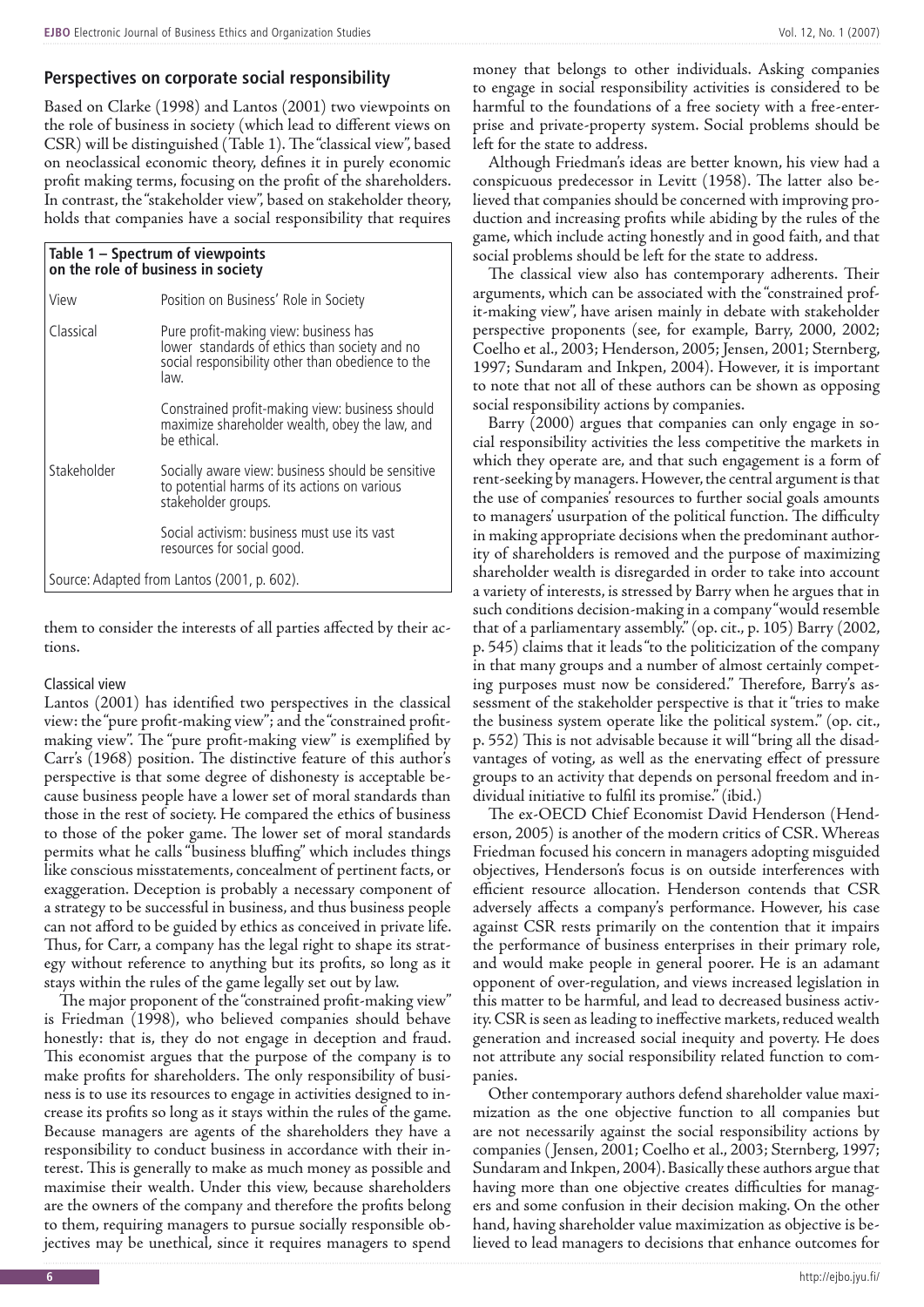multiple stakeholders. Jensen (2001, p. 11), for example, considers that "200 years' worth of work in economics and finance indicate that social welfare is maximized when all companies in an economy maximize total company value." However, their basic point is that value seeking should be a company's only objective function and having as only objective making money for shareholders implies that managers should not be allowed to pursue moral goals at the expense of profitability.

These authors repeat several of their predecessors' arguments, but they are not necessarily against the social responsibility actions by companies. In the words of Sternberg (1997, p. 9), a company "cannot afford to ignore any stakeholder concern that might affect its ability to generate long-term owner value." A company's interactions with its stakeholders are recognized as affecting profitability, and "ethical executives should consider this as part of their fiduciary duties to shareholders." (Coelho et al., 2003, p. 18) Social responsibility actions might even be used strategically by companies in seeking value maximization of the company. These authors seem to defend what Jensen (2001) calls "enlightened shareholder maximization" view, according to which a company cannot maximize value if any important stakeholder is ignored or mistreated, but the criterion for making the requisite tradeoffs among its stakeholders is long-term value maximization.

Even Carr (1968, p. 149), in spite of defending the pure profit-making view recognized that if a company wishes to take a long-term view of its profits, "it will need to preserve amicable relations with whom it deals. A wise businessman will not seek advantage to the point where he generates dangerous hostility among employees, competitors, customers, government, or the public at large." However, he thought that "decisions in this area are, in the final test, decisions of strategy, not of ethics." (ibid.)

The classical view is justified mainly on the basis of neoclassical economic theory arguments using notions such as the free market, economic efficiency, and profit maximisation. This view might be grounded in three different, but complementary, ways:

- first, shareholders are the owners of the corporation, and managers have no right to act on their own preferences, to make discretionary decisions or to use company's resources to further social goals which cannot be shown to be directly related to profits;

- second, companies' role is to produce wealth, and pursue socially responsible objectives may impair their performance in that role interfering with efficient resource allocation;

- finally, other organizations exist to deal with the kind of function requested by socially responsible actions, such as government, and companies and managers are not equipped to perform such role.

However, some authors believe that CSR is often useful in generating long-term owner value. For some time the arguments that have been presented for strategic CSR arise, at least in part, from the classical idea that the sole objective of business is to maximise shareholder wealth and that a company should engage in CSR activities only if it allows value to be created. This approach is synthesized by McWilliams and Siegel (2001, p. 125). They argue that decisions regarding CSR should be treated by managers "precisely as they treat all investment decisions." Some authors argue that CSR "should be considered as a form of strategic investment." (McWilliams et al., 2006, p. 4)

#### Stakeholder view

Stakeholder theory is based on the notion that beyond shareholders there are several agents with an interest in the actions and decisions of companies. Stakeholders are "groups and individuals who benefit from or are harmed by, and whose rights are violated or respected by, corporate actions." (Freeman, 1998, p. 174) In addition to shareholders, stakeholders include creditors, employees, customers, suppliers, and the communities at large. Stakeholder theory asserts that companies have a social responsibility that requires them to consider the interests of all parties affected by their actions. Management should not only consider its shareholders in the decision making process, but also anyone who is affected by business decisions. In contrast to the classical view, the stakeholder view holds that "the goal of any company is or should be the flourishing of the company and all its principal stakeholders." (Werhane and Freeman, 1999, p. 8) It is important to stress that shareholders are stakeholders and that dividing the world into the concerns of the two is "the logical equivalent of contrasting 'apples' with 'fruit'." (Freeman et al., 2004, p. 365)

Many interesting typologies of stakeholders have been proposed. Clarkson's typology of stakeholders is the most widely cited and accepted. Clarkson (1995) distinguishes primary and secondary stakeholders. Primary stakeholders are those "without whose continuing participation the corporation cannot survive as a going concern" (shareholders and investors, employees, customers and suppliers, and also governments and communities "that provide infrastructures and markets, whose laws and regulations must be obeyed, and to whom taxes and other obligations may be due") (op. cit., p. 106), whereas secondary stakeholders are "those who influence or affect, or are influenced or affected by, the corporation, but they are not engaged in transactions with the corporation and are not essential for its survival." (op. cit., p. 107)

Some of the problems with stakeholder theory lie in the difficulty of considering "mute" stakeholders (the natural environment) and "absent" stakeholders (such as future generations or potential victims) (Capron, 2003, p. 15). The difficulty of considering the natural environment as a stakeholder is real because the majority of the definitions of stakeholders usually treat them as groups or individuals, thereby excluding the natural environment as a matter of definition because it is not a human group or community as are, for example, employees or consumers (Buchholz, 2004, p. 130). Phillips and Reichart (2000) argue that only humans can be considered as organizational stakeholders and criticize attempts to give the natural environment stakeholder status. The authors of this article agree with this assertion.

One way of seeing the environment as a stakeholder is through the interests of future generations ( Jacobs, 1997). However, it is impossible to ask the opinion of the natural environment or of future generations, and they cannot be members of a consultative committee (ibid.). Thus, the problem is that only humans are capable of generating the necessary obligations for establishing stakeholder status and of the necessary volition in the acceptance of benefits of a mutually beneficial cooperative scheme (Phillips and Reichart, 2000, p. 191). However, if among the interests of legitimate stakeholders is a concern for the natural environment, it has to be taken into account. Moreover, the interests of the environment and future generations should contemplated by "being represented in decision-making structures, whether of companies or of society as a whole." ( Jacobs, 1997, p. 26)

Regarding stakeholder theory, Donaldson and Preston (1995) argue that it can be used in three different ways:

1. the descriptive/empirical, when it is used to "describe, and sometimes to explain, specific corporate characteristics and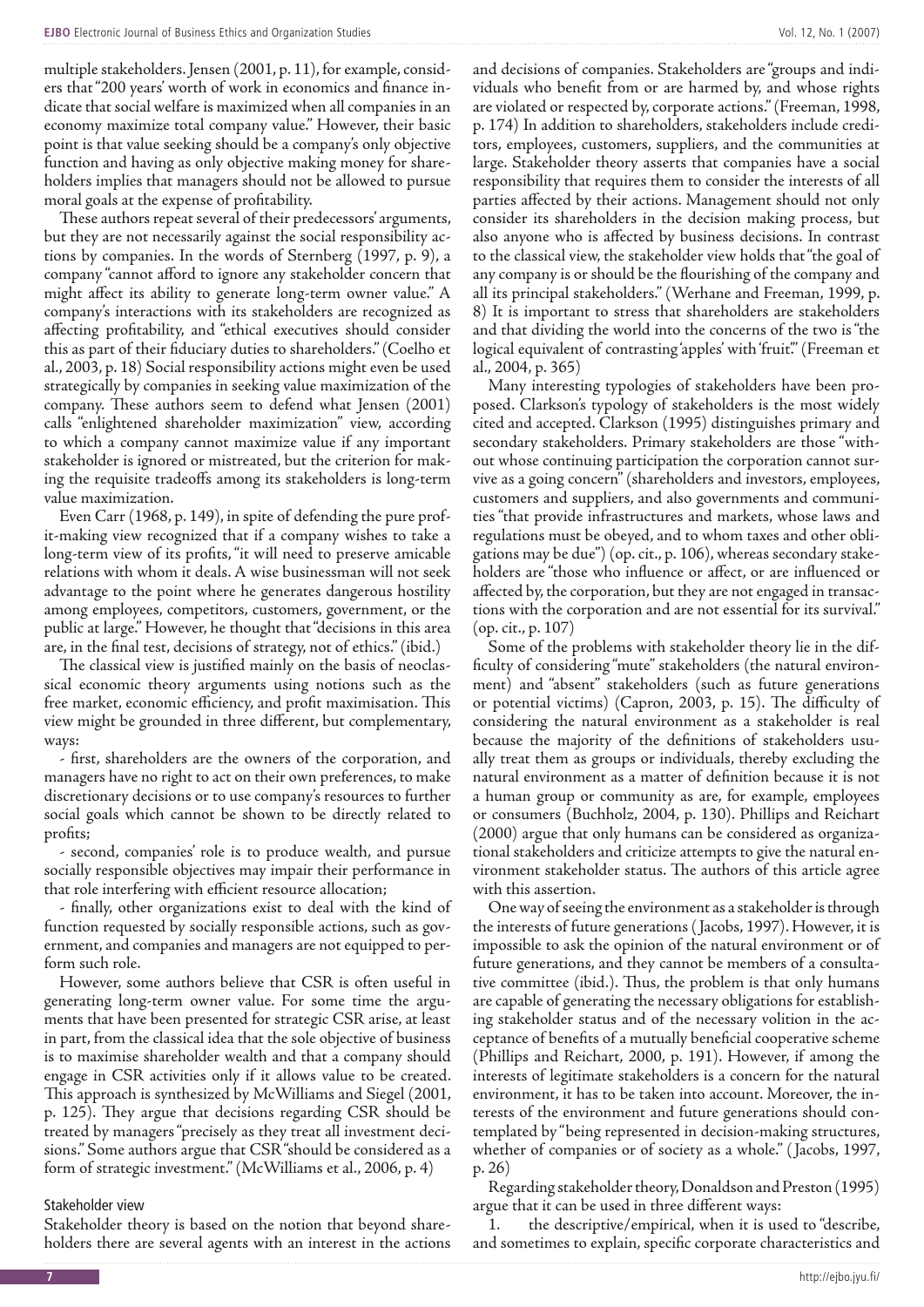#### behaviors" (op. cit., p. 70);

2. the instrumental, when it is used to "identify the connections, or lack of connections, between stakeholder management and the achievement of traditional corporate objectives (e.g., profitability, growth)" (op. cit., p. 71); and

the normative, when it is used to "interpret the function" of companies and identify "moral or philosophical guidelines" that should be followed with regard to their "operation and management" (ibid.).

The empirical and the instrumental uses are interrelated inextricably. This suggests a difficulty in relating empirical and normative endeavours. Whereas the former is descriptive in nature and attempts to analyse the way things are, the latter is prescriptive and aims to prescribe how things should to be. The normative and instrumental uses probably entail the existence of two conflicting approaches to stakeholder theory. The normative approach to stakeholder theory views stakeholders as "end". The instrumental approach is interested in how stakeholders can be considered in a way that enhances financial performance and efficiency, and thus regards stakeholders as "means".

The instrumental approach to stakeholder theory views stakeholders' interests as factors to be taken into account and managed while the company is engaged in maximization of shareholders wealth. The underlying argument is that stakeholders' interests are considered as means for higher level goals, such as profit maximization, survival and growth. Referring to the instrumental use, Jawahar and McLaughlin (2001, p. 399) consider that a "fundamental assumption is that the ultimate objective of corporate decisions is marketplace success, and stakeholder management is a means to that end."

Having established the importance of stakeholder management, a question that remains is which stakeholders managers view as most significant. This question has been addressed by Mitchell et al. (1997). They offered a theory of stakeholder identification and salience that suggests that managers' perceptions of three key stakeholder attributes (power to influence the company, legitimacy of the relationship with the company and urgency of the claim on the company) affect the degree to which managers give priority to competing stakeholder claims. A stakeholder "may have a legitimate claim on the company, but unless it has either power to enforce its will in the relationship or a perception that its claim is urgent, it will not achieve salience for the company's managers." (op. cit., p. 866)

Power is a stakeholder attribute that has been used to identify and prioritize stakeholders, with some authors suggesting that companies respond to the most powerful stakeholder issues. For example, Nasi et al. (1997) found that forestry companies in Canada and Sweden focused on issues that were relevant to the most powerful stakeholders rather than on those issues that were relevant from an ethical or socially responsible point of view.

The "social activist" perspective shares with stakeholder theory the notion that companies are accountable to all other stakeholders beyond shareholders. Hence, they should behave to actively promote social interests, even when it is not expected or demanded by society. Companies should be involved actively "in programs which can ameliorate various social ills, such as by providing employment opportunities for everyone, improving the environment, and promoting worldwide justice, even if it costs the shareholders money." (Lantos, 2001, p. 602)

#### Enlightened value maximization versus enlightened stakeholder theory

The question that one can legitimately pose is: in what way is

the use of some kind of stakeholder management as a means to achieve marketplace success different from the classical view? If stakeholder theory does not give any primacy to one stakeholder over another, there will be times when some groups will benefit at the expense of others. The problem that then arises is which groups would be given preferential treatment? One can say that the classical view is purely economic in nature, and presents a clear differentiation between economic and social aspects, whereas stakeholder management perspective brings together social and economic aspects.

Jensen (2001) argues that what he calls "enlightened value maximization" and "enlightened stakeholder theory" may be thought of as identical. Enlightened value maximization uses stakeholder theory to consider that a company cannot maximize value if any important stakeholder is ignored or mistreated. However, it maintains as the criterion for making the requisite tradeoffs among its stakeholders long-term value maximization. Enlightened stakeholder theory considers long-term value maximization or value as the objective function of the company, thereby solving the problems that arise from considering multiple objectives, as in traditional stakeholder theory.

Proponents of stakeholder theory, such as Freeman et al. (2004, p. 366), question the alternatives available for managers to create shareholder value other than "by creating products and services that customers are willing to buy, offering jobs that employees are willing to fill, building relationships with suppliers that companies are eager to have, and being good citizens in the community".

What is it then that differentiates stakeholder theory from this enlightened value maximization. Freeman et al. (2004, p. 364) argue that the former "begins with the assumption that values are necessarily and explicitly a part of doing business, and rejects the separation thesis", according to which ethics and economics can be separated clearly. Stakeholder theory proponents reject the separation thesis. They see a moral dimension to business activity, because economics "is clearly infused or embedded with ethical assumptions, implications, and overtones." (Carroll, 2000, p. 35) On the other hand, many proponents of the shareholder, single-objective view distinguish between economic and ethical consequences and values and see business as an amoral economic activity.

According to Porter and Kramer (2002, p. 58), Friedman's argument has two implicit assumptions: social and economic objectives are separate and distinct; and by addressing social objectives companies do not provide greater benefit than is provided by individual donors. The enlightened shareholder maximization view also has such assumptions. But the dichotomy between economic and social objectives is a false one because companies do not function in isolation from the society in which they operate (op. cit., p. 59). For these authors, "in the long run, then, social and economic goals are not inherently conflicting but integrally connected." (ibid.) Therefore, contrary to Friedman's ideas, managers who undertake social responsibility activities do not necessarily misuse financial resources that legitimately belong to shareholders.

Freeman et al. (2004, p. 364) correctly consider that the shareholder, single-objective view "is a narrow view that cannot possibly do justice to the panoply of human activity that is value creation and trade, i.e., business." Whereas the shareholder view sees a unique answer, and attributes one objective function to all companies, stakeholder theory admits a wide range of answers. Freeman et al. (2004) also believe that these theories should not be considered as opposed, in the sense that even shareholder theory can be regarded as a version of stakeholder theory, be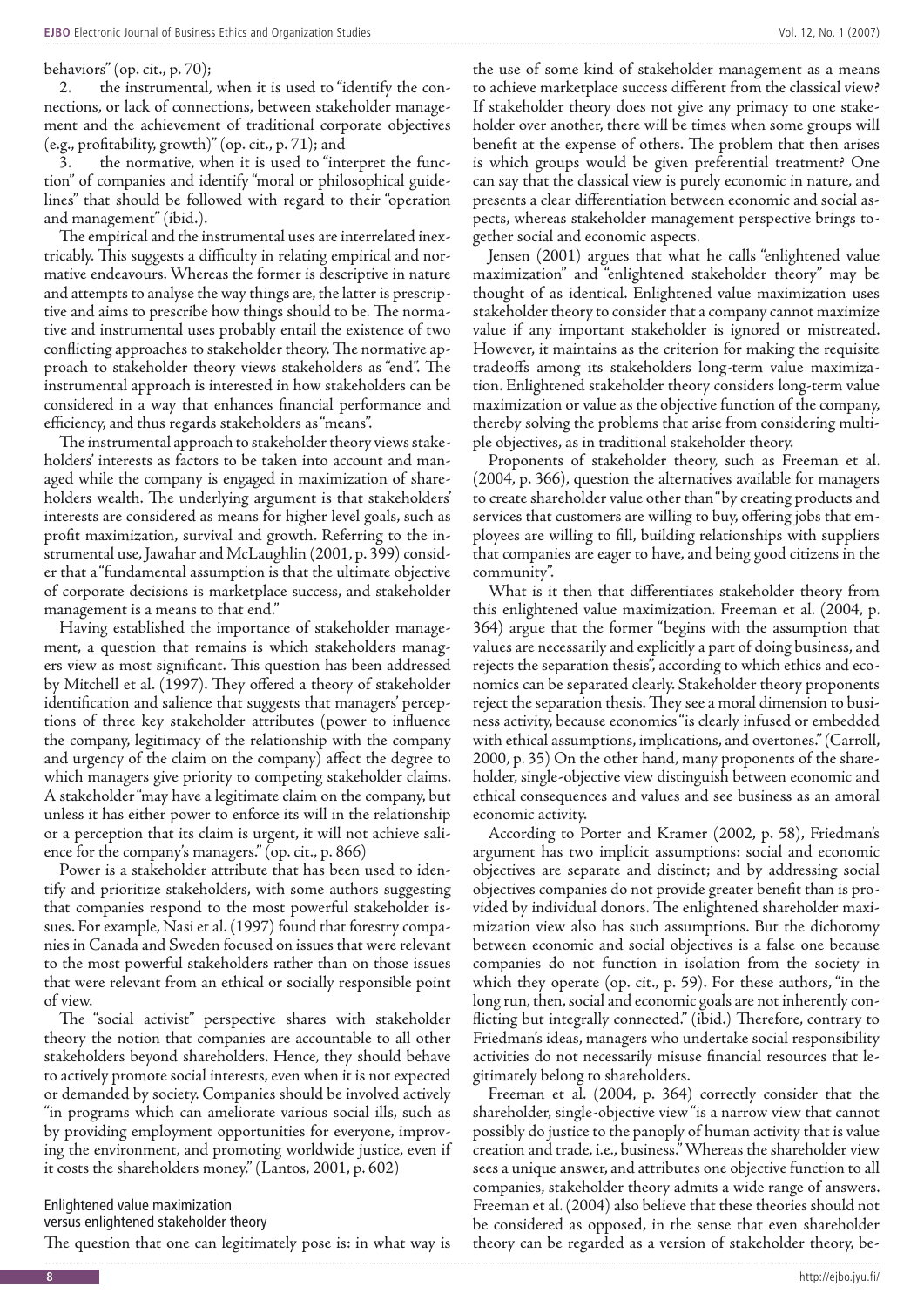cause stakeholder theory admits many possible normative cores (op. cit., p. 368). As a particular version of stakeholder theory, shareholder view's moral presuppositions can be seen as including "respect for property rights, voluntary cooperation, and individual initiative to improve everyone's circumstances. These presuppositions provide a good starting point, but not a complete vision of value creation." (ibid.)

Sundaram and Inkpen (2004, p. 356) recognize that decisions to enhance efficiency are made to increase shareholder value and impose costs on other stakeholders, and imply that it is an acceptable trade-off. According to stakeholder theory as perceived in this article, such costs are unacceptable unless it can be proven that benefits for the society outweigh them. It is important to note that existent deviations between short run impacts of business activities and the long run alignment of business and social interests in wealth creation leave ample scope for abuse or market power and irresponsible conduct (Windsor, 2001, p. 250). Furthermore, "the leitmotif of wealth creation can easily lead to both moral misconduct and financial manipulation ultimately destructive of social purposes and stakeholders' welfare." (ibid.)

#### **The evolution of the corporate social responsibility concept from a stakeholder perspective**

Frederick (1994) referred to the distinction between social responsibility and social responsiveness when he identified two stages of development in the thinking about CSR. The first stage, which he labelled CSR1, focused on CSR as an examination of companies' "obligation to work for social betterment" (op. cit., p. 151). Around 1970, there was a shift to corporate social responsiveness, labelled as CSR2, which is "the capacity of a corporation to respond to social pressures" (op. cit., p. 151). Frederick (1986) further developed this analysis by adding a third stage, that of corporate social rectitude (CSR3), to include "the notion of moral correctness in actions taken and policies formulated" (op. cit., p. 135). In a more recent work, Frederick (1998) refers to the need to enter a new stage (CSR4) "enriched by natural sciences insights" (op. cit., p. 41). In this article, the distinction between social responsibility and social responsiveness is of interest and will be developed.

The term "social responsibility" has been challenged as early as the 1970's. Sethi (1975, 1979) distinguishes between social obligation, social responsibility, and social responsiveness. He argues that, like all other social institutions, companies are an integral part of society and must depend on acceptance of their role and activities for their existence, continuity and growth. When a difference between corporate performance and social expectations for such performance occurs, a legitimacy gap is said to exist. The crucial issues in the concept of CSR are the search for legitimacy by companies and the doubts by critics about the legitimacy of companies' actions. Corporate behaviour in response to market forces or legal constraints is defined as social obligation, and is proscriptive in nature. Social responsibility implies congruence of corporate behaviour with prevailing social norms, values and expectations of performance, and it is a concept which is prescriptive in nature. The concept of social responsiveness suggests that what is important is not how a company should respond to social pressures, but what should be their long-term role in a dynamic social system. The idea is that business orientation in any social dimension must be anticipatory and preventive.

Although Sethi implied that social responsiveness could be seen as a replacement for social responsibility, later writers reject such a view (Carroll, 1979; Wartick and Cochran, 1985; Wood, 1991). For example, Carroll (1979, p. 502) holds that social responsiveness is not an alternative to social responsibility but rather "the action phase of management responding in the social sphere." Wartick and Cochran (1985, p. 765) hold that both "are equally valid concepts and that both should be included as separate dimensions of corporate social involvement." The concepts of social responsiveness and of corporate social performance can be seen as the evolution of the concept of social responsibility. In this article, the concept of CSR is seen as including the other two concepts.

Carroll's "Three-dimensional Conceptual Model" (Carroll, 1979, 1991) was the initial model of corporate social performance. It consisted of an integration of three aspects: first, a definition of social responsibility; second, an identification of the social issues to which these responsibilities are tied, such as consumerism, environment, employment discrimination, product safety, occupational safety and health; and third, the philosophy of responsiveness, that is the philosophy, mode, or strategy behind companies' response to social responsibility and social issues (reaction, defense, accommodation, and proaction).

Building on previous definitions of CSR which refer to the responsibility to make a profit, obey the law, and "go beyond" these activities, Carroll (1979, 1991) argues that CSR encompasses four categories of social responsibilities: economic, legal, ethical, and discretionary (or philanthropic). Economic responsibilities reflect the belief that companies have an obligation to produce goods and services that consumers need and want, and to be profitable in the process. Legal responsibilities indicate that companies are expected to pursue economic responsibilities within the confines of written law. Ethical and discretionary responsibilities encompass the more general responsibilities to do what is right and avoid harm. Ethical responsibilities indicate a concern that companies meet society's expectations of business conduct that are not codified into law, but rather are reflected in unwritten standards, norms, and values implicitly derived from society. Companies' discretionary responsibilities are volitional or philanthropic in nature, in the sense that they represent voluntary roles assumed by companies for which society's expectations are not as clear-cut as in the ethical responsibilities.

Carroll (1991) argues that these four categories of corporate social responsibilities can be depicted as a pyramid, in which economic responsibilities are the foundation upon which all other responsibilities are predicated and without which they can not be achieved, and discretionary responsibilities are the apex (Figure 1). Notwithstanding, companies are expected to fulfil these four social responsibilities simultaneously. An important consideration regarding this perspective is that, contrary to the common belief that economic responsibility is related to what the companies do for themselves, and the other responsibilities are related to what they do for others, "economic viability is something business does for society as well." (Carroll, 1999, p. 284)

Matten et al. (2003, p. 110) underline the centrality of the ethical and philanthropical areas of responsibility to the study of CSR because of the differentiation they allow to establish between voluntary corporate behaviour and mere compliance. The CSR debate has focused on the moral and philanthropic responsibilities, giving little attention to economic and legal responsibilities. In this article, the term CSR will also be used to refer to ethical and philantropical responsibilities of business.

An important and recent addition to the discussion of Carroll's model was offered by Carroll himself in Schwartz and Carroll (2003). These authors develop a three-domain approach, in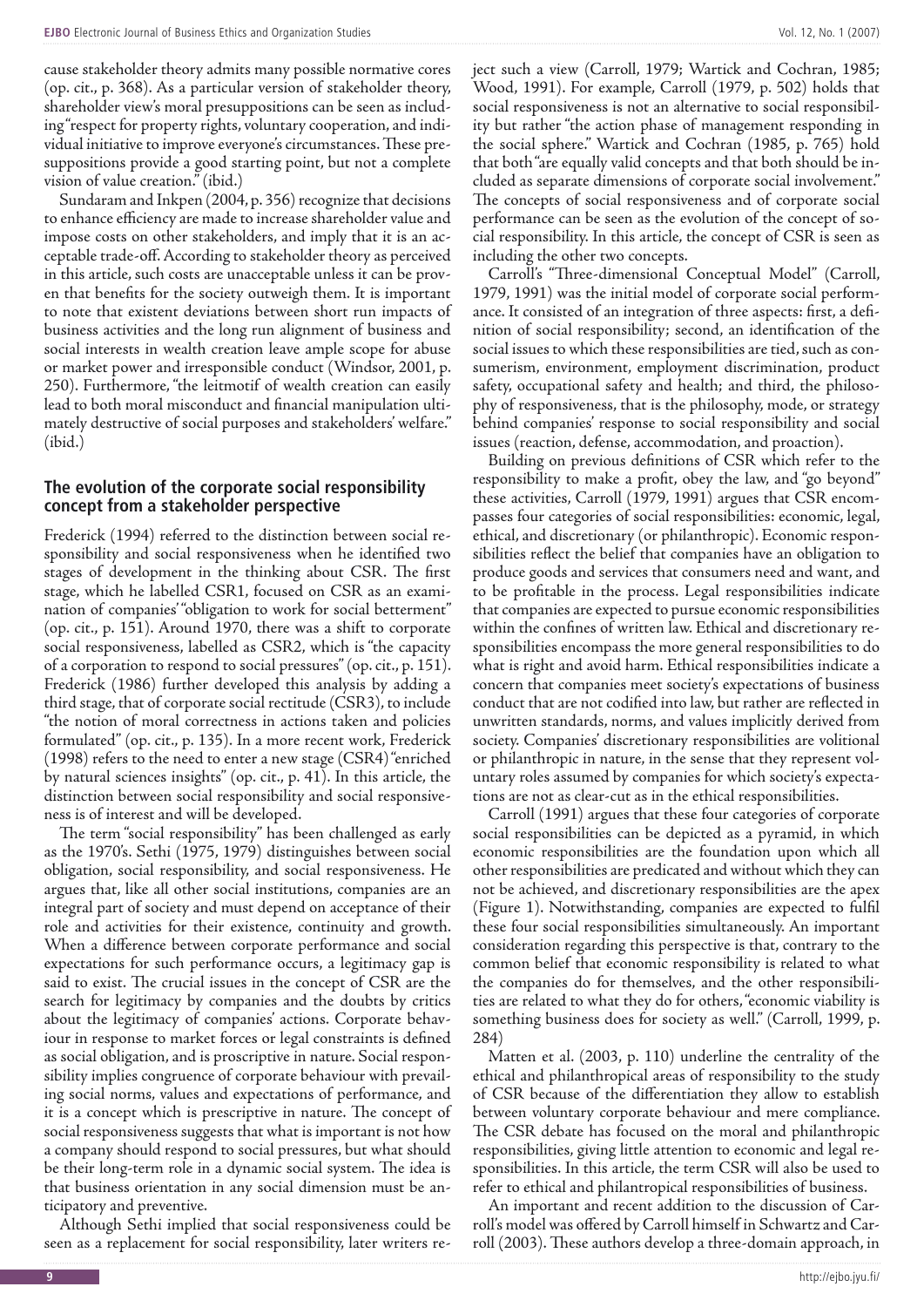

Source: Carroll (1991, p. 42).

which they propose the subsumption of the philanthropic or discretionary component under the ethical and/or economic components. The reasons for such proposal are related, on the one hand, to the difficulty in distinguishing between "philanthropic" and "ethical" activities on both the theoretical and practical levels, and, on the other hand, to the observation that philanthropic activities are often explained by underlying economic interests (op. cit., p. 506). As the authors argue, a company can engage in philanthropical activities for ethical or economic reasons or a combination of the two. When economic motives, such as increased sales, enhanced public image or improved employee morale, underlie a company's actions in the form of strategic philanthropy, this does not constitute a distinct philanthropic obligation (op. cit., p. 507).

Carroll (1991, p. 43) provided a linkage to stakeholder theory by noting the "natural fit between the idea of CSR and an organization's stakeholders." Furthermore, the concept of stakeholder personalizes social responsibilities by specifying groups or persons to whom companies are responsible and should be responsive (ibid.).

Carroll's model was later extended and modified by Wartick and Cochran (1985) and Wood (1991). Wartick and Cochran (1985) presented a "Corporate Social Performance Model" which also integrates three areas: the principles of CSR (using Carroll's four categories of social responsibilities as "principles"); the processes of corporate social responsiveness (reactive, defensive, accommodative, and proactive); and the policies developed to address social issues (social issues management). A summary of the model is presented in Table 2.

Wood (1991, p. 695) considers that the basic idea of CSR "is that business and society are interwoven rather than distinct entities; therefore, society has certain expectations for appropriate business behaviour and outcomes." She retained Carroll's four categories and identified how they relate to the CSR principles (the principle of legitimacy, the principle of public responsibility, and the principle of managerial discretion), considering that the first can be viewed as domains within which the latter are enacted (ibid.). The principle of legitimacy operates on an institutional level and is based on a company's overall responsibilities to the society in which it operates, specifying what is

| Table 2 - The corporate social performance model of Wartick and Cochran                                |                                                                                                                                        |                                                                                                          |
|--------------------------------------------------------------------------------------------------------|----------------------------------------------------------------------------------------------------------------------------------------|----------------------------------------------------------------------------------------------------------|
| Principles                                                                                             | Processes                                                                                                                              | Policies                                                                                                 |
| Corporate Social Responsibilities<br>(1) Economic<br>$(2)$ Legal<br>$(3)$ Ethical<br>(4) Discretionary | Corporate Social Responsiveness<br>(1) Reactive<br>(2) Defensive<br>(3) Accomodative<br>(4) Proactive                                  | Social Issues Management<br>(1) Issues Identification<br>(2) Issues Analysis<br>(3) Response Development |
| Directed at:<br>(1) The social contract of business<br>(2) Business as a moral agent                   | Directed at:<br>(1) The capacity to respond to<br>changing societal conditions<br>(2) Managerial approaches to<br>developing responses | Directed at:<br>(1) Minimising 'surprises'<br>(2) Determining effective Corporate Social<br>Policies     |
| Philosophical Orientation                                                                              | Institutional Orientation                                                                                                              | Organisational Orientation                                                                               |
| Source: Wartick and Cochran (1985, p. 767).                                                            |                                                                                                                                        |                                                                                                          |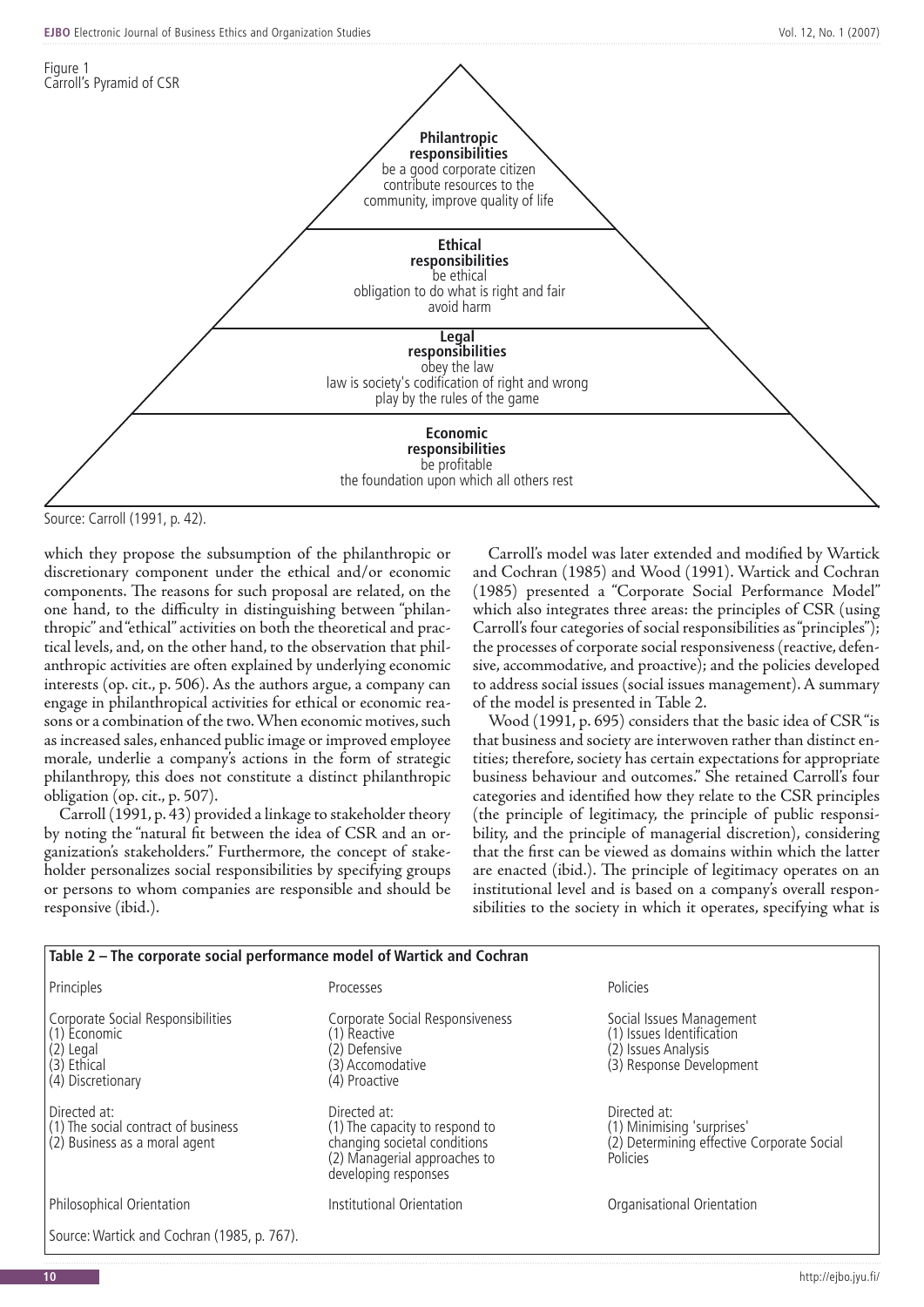expected of all companies. It is a proscriptive principle, "and it implies that society has available sanctions that can be used when these obligations are not met." (op. cit., p. 699) The principle of public responsibility functions on an organizational level, stating that companies are "responsible for solving problems they have caused, and they are responsible for helping to solve problems and social issues related to their business operations and interests." (op. cit., p. 697) Finally, the principle of managerial discretion functions on an individual level and emphasizes managers' responsibilities to behave as moral actors and make choices about activities designed to achieve socially responsible outcomes.

Wood (1991) also suggests that companies use three main kinds of processes to bring these principles into practice: environmental assessment, issues management, and stakeholder management. She then presents the outcomes of bringing principles into practice within the economic, legal, ethical, and discretionary domains, categorizing them in terms of social impacts (beneficial or negative), social programs (which refer to the actions companies take to manage their social impacts in a favourable manner), and social policies (which emerge to guide decision making).

Wood and Jones (1995) use a stakeholder framework to modify Wood's definition of corporate social performance as principles, processes, and outcomes. They redefine the outcomes as internal stakeholder effects, external stakeholder effects, and external institutional effects. They argue that stakeholders have three roles: they are the sources of expectations about what constitutes desirable and undesirable company performance, defining the norms for corporate behaviour; they experience the effects of corporate behaviour; and they evaluate the outcomes of companies' behaviours in terms of how they have met expectations and have affected the groups and organizations in their environment (op. cit., p. 231).

From a stakeholder theory perspective, corporate social performance can thus be assessed in terms of a company meeting the demands of its multiple stakeholder groups, and companies must seek to satisfy their demands "as an unavoidable cost of doing business." (Ruf et al., 2001, p. 143) Corporate social performance is considered to refer to "the ability of the company to meet or exceed stakeholder expectations regarding social issues." (Husted, 2000, p. 27)

Clarkson (1995) holds that a stakeholder management framework is more useful to the analysis and evaluation of corporate social performance than models and methodologies based on concepts of social responsibilities and responsiveness. He contends that it is necessary to distinguish "between stakeholder issues and social issues because corporations and their managers manage relationships with their stakeholders and not with society." (op. cit., p. 100)

However, it is vital to understand that being responsive to stakeholders' expectations implies the need to consider prevailing social norms and dominant views of corporate responsibilities. Stakeholders' expectations of companies are intertwined inextricably with society's views or expectations of business performance which evolve over time. Thus, the distinction between stakeholder issues and social issues may not be as straightforward as it seems.

Nonetheless, Hillman and Keim (2001) argue that to analyse the relationship between social performance and financial performance, it is useful to distinguish between two components of corporate social performance: stakeholder management and social issue participation. They believe that these two components of social performance have opposing relationships to financial

performance. Building good relations with primary stakeholders is susceptible of leading to increased financial returns. On the one hand, it assists companies in developing valuable intangible assets (resources and capabilities) which can be sources of competitive advantage because such assets can differentiate a company from its competitors. On the other hand, pursuing social issues that are not related directly to the relationship with primary stakeholders may not create such advantages, because participating in social issues is something which can be easily copied by competitors. Thus, one can infer that social responsibility activities can pay off, as long as they are in the interest of a company's primary stakeholders. Hillman and Keim's (2001) conclude that whereas stakeholder management can lead to shareholder wealth creation, participation in social issues does not have the same kind of result.

The conception of CSR adopted in this article is based clearly on the perspective put forward by Carroll (1979, 1991, 1999, 2000) and Schwartz and Carroll (2003), and extended by Wartick and Cochran (1995), Wood (1991), and Wood and Jones (1995). This perspective has evolved to incorporate stakeholder theory concepts, already present in Carroll (1991) and Wood (1991), but particularly developed by Wood and Jones (1995) and Clarkson (1995).

Carroll's model is adopted in this article, although the focus will be on ethical and philanthropic components. A distinctive feature of Carroll's model is that it draws attention to the importance of economic responsibilities as a fundamental concern of managers. In this article this is considered as an important concern for three reasons. First, the economic responsibilities of companies are also fundamental from a social point of view, as the notion of sustainable development also stresses. Second, shareholders are stakeholders whose interests must be considered by managers. This is not only because those interests are protected by law but also because the managers' livelihood is dependent upon how shareholders evaluate their performance. Finally, the other responsibilities depend on the fulfilment of economic responsibilities in the sense that the survival of the company and availability of sufficient resources to devote to other responsibilities depends on such fulfilment.

Another important aspect to consider is that the existence, survival and profitability of a company depend on the fulfilment of legal responsibilities. If a company does not comply with the law either it will be subject to things such as fines, which impair its profitability, or it will be impeded of functioning.

Therefore, CSR, as the subject of analysis of this article, is seen as an "obligation" to constituent groups in society other than shareholders, which extends beyond that prescribed by law and union contract and is voluntarily adopted ( Jones, 1980, pp. 59-60). Thus, although economic and legal responsibilities of companies are part of their social responsibilities, they are not included in corporate social responsibilities as a subject of analysis.

In this article, CSR is understood as a two-way relationship which involves recognition on the part of "society" both of its significance and of the efforts made by companies to gain "society's" approval of its behaviour. Therefore, CSR relates to society's constituent groups' expectations about corporate behaviour that companies have to identify and try to behave in conformity with.

CSR is the concept used most widely to address the relationships between business and society. However, some concepts, such as corporate sustainability and corporate citizenship, have been proposed recently to conceptualize these relations. Some authors view these three concepts as synonymous (see, for exam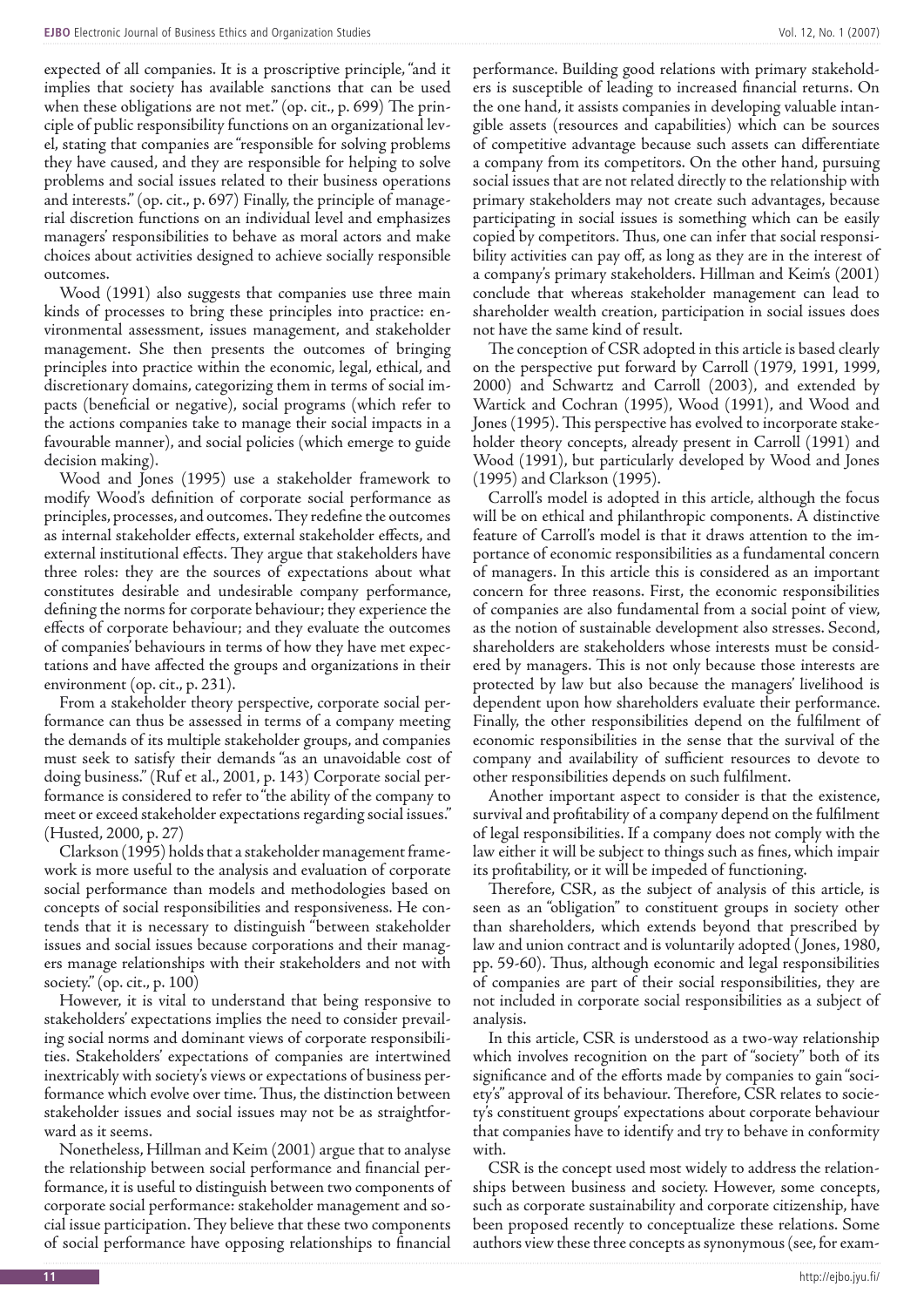ple, Andriof and McIntosh, 2001) whereas others propose some distinctions between them (see, for example, Marrewijk, 2003, for distinctions between CSR and corporate sustainability, and Matten et al., 2003, Matten and Crane, 2005; and Valor, 2005, for distinctions between CSR and corporate citizenship).

In this article such concepts are considered to address the same basic issues as CSR. They all are about companies' impacts on, relationships with, and responsibilities to, society. These three concepts also integrate the perspectives which have been discussed so far. For example, the definition of corporate citizenship "as the extent to which businesses meet the economic, legal, ethical, and discretionary responsibilities imposed on them by their stakeholders" proposed by Maignan and Ferrell (2000, p. 284) incorporates Carroll's classification of four main corporate social responsibilities and acknowledges the conceptual contributions of stakeholder management literature. CSR is used in a loose sense to embrace similar concepts such as corporate citizenship and corporate sustainability, and integrating elements of stakeholder management.

However, the typology of corporate social responsibilities proposed by Lantos (2001, 2002) is considered to be a useful development of Carroll's model, because it addresses the problem of distinguishing the ethical and philanthropic components that Schwartz and Carroll (2003) stressed, and because it considers the purpose with which companies engage in social responsibility activities. Based on their nature (required versus optional) and purpose (for stakeholders' good, the company's good, or both), Lantos considers three different types of responsibilities (see Table 3): ethical, altruistic, and strategic.

Ethical responsibilities are regarded as morally mandatory. They involve preventing or rectifying harm or social injuries, even if the company might not appear to have benefited from such endeavours. It is important to note that ethical responsibilities are required even if their fulfilment is detrimental to the company's profitability. From this point of view, companies are considered as "morally responsible to any individuals or groups where it might inflict actual or potential injury (physical, mental, economic, spiritual, and emotional) from a particular course of action. Even when the two parties to a transaction aren't harmed other parties (stakeholders) might be." (Lantos, 2001, p. 606) Thus, managers of a company "do not have an obligation to maximize profits for the shareholders without regard to the means used." (ibid.)

Lantos (2001, p. 606) argues that harm cannot always be avoided, but should be minimized where feasible. He offers, as an example, the decision to close or relocate a plant because the product is no longer selling or the source of raw materials has changed. Although it seems sound from a financial point of view, it entails difficulties (wishfully temporary) for some employees and their community. Notwithstanding, if it also

#### **Table 3 – Types of CSR**

Carroll's classification

- 1. Economic responsibilities: be profitable for shareholders, provide good jobs for employees, produce quality products for customers. 2. Legal responsibilities: comply with laws and play by rules of the
- game.

Source: Lantos (2002, p. 206).

implies a more efficient use of resources and therefore benefits society as a whole, "it is the socially responsible thing to do so long as injuries to workers are minimized as much as reasonably possible via means such as advance notification and severance pay." (ibid.) Another example is the money spent by a company on product safety or pollution control that might reduce shareholders profit, but have as alternative to threaten unethically the welfare of others in society (ibid.).

Altruistic responsibilities involve going beyond ethical responsibilities to address social problems that the company has not caused and regarding which it has no responsibilities for. It can thus be said that altruistic responsibilities involve the assumption of some kind of responsibility for public welfare deficiencies that have not been caused by the company. It involves actions which are not morally mandatory but are beneficial for the company's stakeholders even at "at the possible, probable, or even definite expense of the business." (op. cit., p. 605)

Finally, strategic responsibilities imply engaging in socially responsibility activities only when they are expected to benefit both one or more stakeholder groups and the company. In the case of altruistic responsibilities, the motive is not to reap financial benefits for the company as a consequence of their fulfilment (although that could happen as a by-product). In contrast, with strategic responsibilities, companies contribute to their stakeholders because they believe it is in their best financial interests to do so, thereby fulfilling their responsibilities to the shareholders. Lantos argues altruistic responsibilities are only legitimate when they are strategic: that is, when they also further the objectives of the company.

#### **Discussion and concluding comments**

From the perspective of the authors of this article, rather than offering a definition of CSR it seems more worthwhile to agree on the following five key elements identified by Buchholz (1991, p. 19):

- companies have responsibilities beyond the production of goods and services at a profit;

- these responsibilities involve helping to solve important social problems, especially those they have helped create;

- companies have a broader constituency than shareholders;

- companies have impacts that go beyond simple marketplace transactions;

- companies serve a wider range of human values than can be captured by a sole focus on economic values.

Views on CSR are often distinguished between those who oppose it and those who favour it. It is possible to have within the same perspective those who stand for CSR and those who reject it. Following Jones (1999), the arguments in favour and against social responsibility engagement by companies are sum-

Lantos' corresponding classification

1. Ethical CSR: morally mandatory fulfilment of a company's economic responsibilities, legal responsibilities, and ethical responsibilities. 2. Altruistic CSR: Fulfilment of an organization's philanthropic

responsibilities, going beyond preventing possible harm (ethical CSR) to helping alleviate public welfare deficiencies regardless of whether or not this will benefit the business itself.

3. Strategic CSR: fulfilling those philanthropic responsibilities which will benefit the company through positive publicity and goodwill.

<sup>3.</sup> Ethical responsibilities: conduct business morally, doing what is right, just and fair, and avoiding harm.

<sup>4.</sup> Philanthropic responsibilities: make voluntary contributions to society, giving time and money to good works.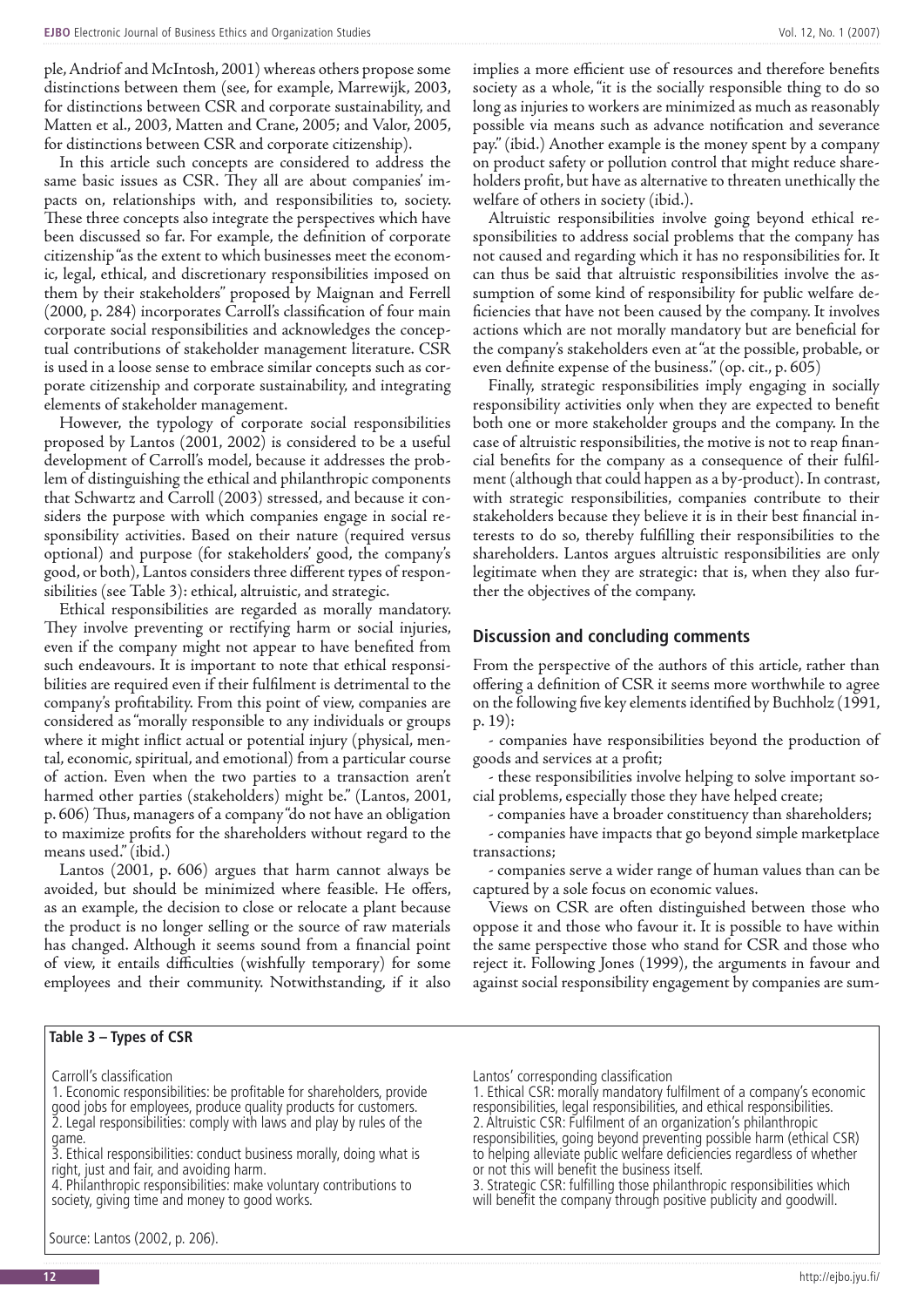marized in the following two paragraphs.

Arguments against social responsibility are based on the institutional function of companies or on property rights perspectives. The institutional function argument can be held from three perspectives: first, other organizations, such as government, exist to deal with the kind of function requested by social responsible actions; second, managers are not seen as having the abilities and/or time to implement such kind of public actions; finally, unlike politicians, who are democratically elected, managers should not be held accountable for their social responsibility actions. The argument based on the property rights perspective has its roots in neoclassical economic analysis, and maintains that managers' only obligation is to maximize the shareholder value.

Arguments in favour of companies engaging in social responsibility activities can be ethical or instrumental. Ethical arguments are derived from religious principles, philosophical references or prevailing social norms. They suggest that a company should behave in a socially responsible manner because it is morally correct to do so. These arguments have a strong normative flavour. The instrumental arguments in favour of social responsibility rely on calculative assumptions that it will somehow benefit the company as a whole, at least in the long run.

It is possible to distinguish two contrasting cases for CSR: the normative case which searches for motivations in the desire to do good; and the business case which focuses on the notion of enlightened self-interest. Although there is a clear difference between these two perspectives, the reasons for a company engaging in CSR activities might reflect a mixture of the two (Smith, 2003, p. 53).

Based on Swanson (1995), who refers to the economic and the duty-aligned perspectives as the two dominant approaches in the business and society field, Maignan and Ralston (2002, p. 498) distinguish three main types of motivations to engage in social responsibility activities. First, following the economic or utilitarian perspective, CSR can be viewed as an additional instrument used by companies to achieve traditional corporate objectives. Second, according to the negative duty view, companies engage in social responsibility activities to conform to stakeholder norms and expectations about how their operations should be conducted, thus constituting mainly a legitimacy instrument used by a company to demonstrate its adherence to such norms and expectations. Third, according to the positive duty approach, companies may be self-motivated to engage in social responsibility initiatives and actively promote social interests, even when they are not expected or demanded by society. As Maignan and Ralston (ibid.) state, "both the negative duty and the utilitarian approaches suggest that CSR can be used as an impression management tool employed to influence stakeholders' perceptions of the company."

Whilst the utilitarian arguments can be associated easily with the classical view of social responsibility and the negative-duty arguments with the instrumental use of stakeholder theory, the positive-duty arguments can be associated with the normative use of stakeholder theory and with the activist view of social responsibility. The first two perspectives hold that companies engage in social responsibility activities for strategic reasons. Such motivation is different to the one envisaged by the two latter perspectives.

CSR is understood as a two-way relationship which involves recognition on the part of "society" both of its significance and of the efforts of companies to gain "society's" approval of its behaviour. Therefore, CSR relates to society's constituent groups' expectations about corporate behaviour that companies have to

identify and try to conform with. Stakeholders are considered to have three roles: they are the sources of expectations about what constitutes desirable and undesirable company performance, defining the norms for corporate behaviour; they experience the effects of corporate behaviour; and they evaluate the outcomes of companies' behaviours in terms of how they have met expectations and have affected the groups and organizations in their environment (Wood and Jones, 1995, p. 231).

Trying to meet stakeholders' expectations implies the need to consider prevailing social norms and dominant views of corporate responsibilities. There have always been widely spread assumptions about what a modern company should be and how it should behave. Then it becomes important for companies that are expected to (or want to) appear to be modern to incorporate such assumptions into their operations, or at least into their presentations. The growing social awareness about CSR issues has come to place substantial pressures on companies to manage the social and environmental impact of their activities and to become accountable to a wider audience than shareholders. All these aspects have an ethical dimension and it is probably true that, in many cases, engaging in CSR for strategic reasons will have some ethical and moral motivations and will lead to social benefits.

As argued by Post et al. (2002), the interdependencies that exist among the company and its stakeholders cannot be described in terms of simple contractual exchanges. Furthermore, it is relationships rather than transactions that are the ultimate sources of a company's wealth and it is the ability to establish and maintain such relationships within its entire network of stakeholders that determines its long-term survival and success. Relationships imply continuity and involve on-going conflict as well as collaborative elements.

Post et al. (2002, p. 8) define the stakeholders of a company as the "individuals and constituencies that contribute, either voluntarily or involuntarily, to its wealth-creating capacity and activities, and who are therefore its potential beneficiaries and/or risk bearers." A company's stakeholders are seen as those who supply critical resources, place something of value "at risk," and have sufficient power to affect its performance. For example, company's competitors are not considered as stakeholders when they are competing for resources and markets but may be considered as such when they have common interests and may gain or lose status and wealth as a result of competitors' actions.

The principal means of sustaining and enhancing a company's wealth-creating capacity are the linkages between the company and its multiple constituencies. Because of their linkage with the company, these constituents have a "stake" in its operations. As a result of the companies' operations, they have the possibility either of gaining greater or lesser benefits or experiencing greater or lesser harm. The stakeholders who engage in voluntary relationships with a company and contribute directly to its operations, such as investors, employees, customers, market partners, expect to be better off as a result of the relationship. Involuntary stakeholders, on the other hand, "particularly those who may be negatively affected by externalities such as pollution or congestion, the guiding principle has to be reduction or avoidance or harm and/or the creation of offsetting benefits. These stakeholders expect that they will be at least as well off as they would be if the company did not exist." (Post et al., 2002, p. 22)

Lantos' (2001, p. 600) conception of CSR as good stewardship of society's economic and human resources is a reasonable and particularly appropriate one nowadays. Companies are seen as having an obligation to consider society's long-run needs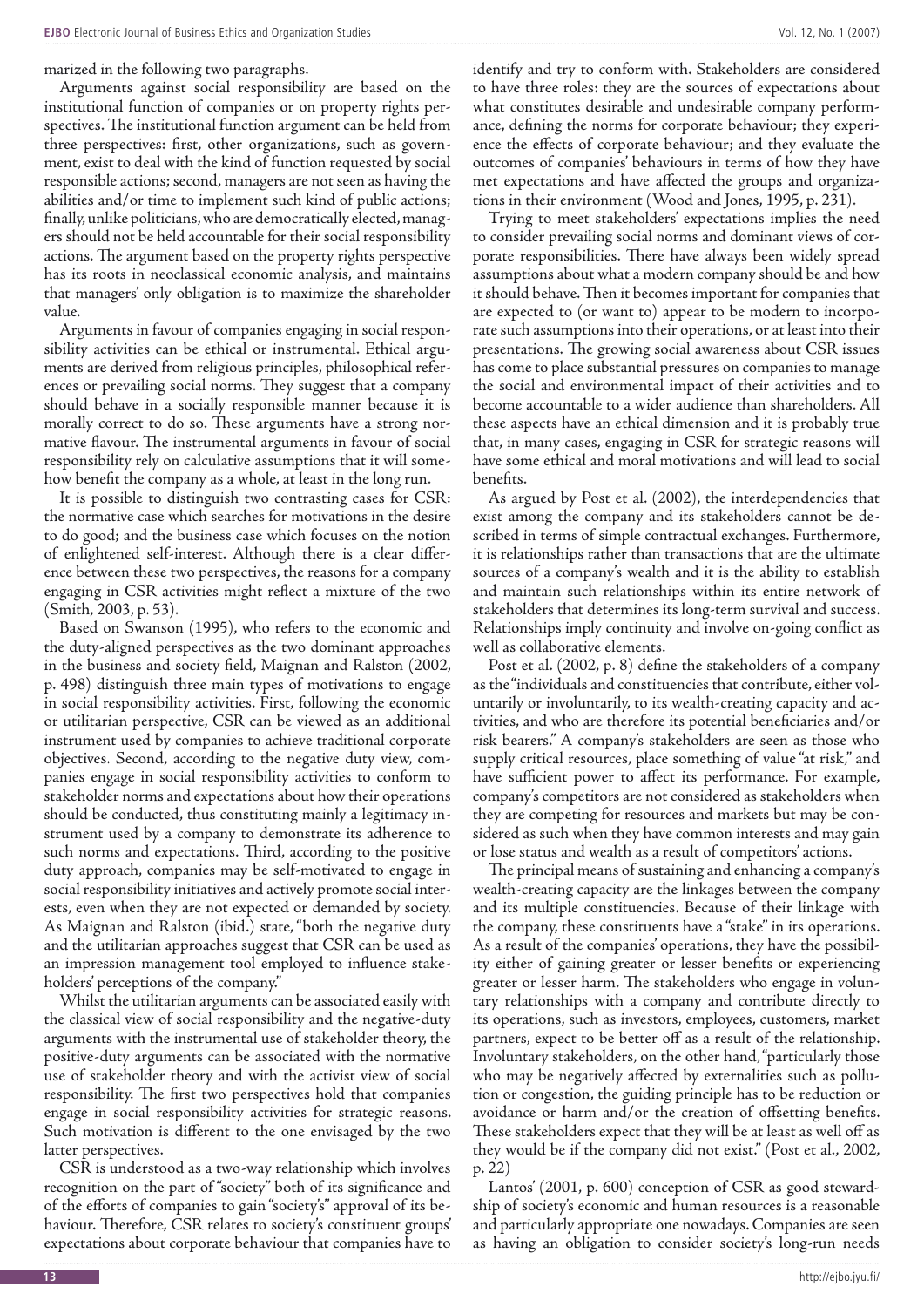and wants, which implies that they engage in activities which promote benefits for society and minimize the negative effects of their actions. However, the company should not be prejudiced by engaging in such activities. The mission of a company should not be restricted to the creation of profit for shareholders. Rather, it should be acknowledged as that of identifying opportunities that are beneficial both for the company and for society (Rodriguez et al., 2002, p. 142). Managers are not mere shareholders' agents. They are "builders of stakeholder relations" (ibid.).

#### **References**

- Andriof, J. and McIntosh, M. (2001), "Introduction", in Andriof, J. and McIntosh, M. (Eds.), Perspectives on Corporate Citizenship, Greenleaf Publishing, Sheffield, pp. 13-24.
- Barry, N. (2002) "The Stakeholder Concept of Corporate Control Is Illogical and Impractical", The Independent Review, Vol. 6 No. 4, pp. 541-554.
- Barry, N. P. (2000) "Controversy: Do Corporations Have Any Responsibility Beyond Making a Profit?", Journal of Markets and Morality, Vol. 3 No. 1, pp. 100-107.
- Branco, M. C. and Rodrigues, L. L. (2006), "Corporate social responsibility and resource based perspectives", Journal of Business Ethics, Vol. 69 No. 2, pp. 111-132.
- Buchholz, R. A. (2004) "The natural environment: Does it count?", Academy of Management Executive, Vol. 18 No. 2, pp. 130-133.
- Buchholz, R. A. (1991) "Corporate Responsibility and The Good Society: From Economics to Ecology", Business Horizons, Vol. 34 No. 4, pp. 19-31.
- Campbell, D., Craven, B. and Shrives, P (2003) "Voluntary social reporting in three FTSE sectors: a comment on perception and legitimacy", Accounting, Auditing and Accountability Journal, Vol. 16 No. 4, pp. 558-581.
- Capron, M. (2003), Èconomie Éthique Privée: La responsabilité des entreprises à l'épreuve de l'humanisation de la mondialisation, United Nations Educational, Scientific and Cultural Organization, Paris.
- Carr, A. Z. (1968) "Is business bluffing ethical", Harvard Business Review, Vol. 46 No. 1, pp. 143-146, 148-149, 152-153.
- Carroll, A. B. (1979) "A Three-Dimensional Conceptual Model of Corporate Social Performance", Academy of Management Review, Vol. 4 No. 4, pp. 497-505.
- Carroll, A. B. (1991) "The Pyramid of Corporate Social Responsibility: Toward the Moral Management of Organizational Stakeholders", Business Horizons, Vol. 34 No. 4, pp. 39-48.
- Carroll, A. B. (1999) "Corporate Social Responsibility: Evolution of a Definitional Construct", Business and Society, Vol. 38 No. 3, pp. 268-295.
- Carroll, A. B. (2000) "Ethical Challenges for Business in the New Millennium: Corporate Social Responsibility and Models of Management Morality", Business Ethics Quarterly, Vol. 10 No. 1, pp. 33-42.
- Clarke, J. (1998), "Corporate social reporting: an ethical practice", in Blake, J. and Gowthorpe, C. (Eds.), Ethical issues in accounting, Routledge, London & New York, pp. 184-199.
- Clarkson, M. B. E. (1995) "A Stakeholder Framework for Analysing and Evaluating Corporate Social Performance", Academy of Management Review, Vol. 20 No. 1, pp. 92-117.
- Coelho, P. R. P., McLure, J. E. and Spry, J. A. (2003) "The Social Responsibility of Corporate Management: A Classical Critique", Mid-American Journal of Business, Vol. 18 No. 1, pp. 15-24.
- Donaldson, T. and Preston, L. E. (1995) "The Stakeholder Theory of the Corporation: Concepts, Evidence, and Implications", Academy of

Management Review, Vol. 20 No. 1, pp. 65-91.

- European Commission (EC) (2001), Promoting a European framework for corporate social responsibility – Green Paper, Office for Official Publications of the European Communities, Luxemburg.
- Frederick, W. C. (1998) "Moving to CSR4: What to Pack for the Trip", Business and Society, Vol. 37 No. 1, pp. 40-59.
- Frederick, W. C. (1994) "From CSR1 to CSR2: The Maturing of Business-and-Society Thought", Business and Society, Vol. 33 No. 2, pp. 150-164.
- Frederick, W. C. (1986) "Toward CSR3: Why Ethical Analysis is Indispensable and Unavoidable in Corporate Affairs", California Management Review, Vol. 28 No. 2, pp. 126-141.
- Freeman, R. E. (1998), "A stakeholder theory of the modern corporation", in Pincus, L. B. (Ed.), Perspectives in business ethics, McGraw-Hill, Singapore, pp. 171-181.
- Freeman, R. E., Wicks, A. C. and Parmar, B. (2004) "Stakeholder Theory and 'The Corporate Objective Revisited'", Organization Science, Vol. 15 No. 3, pp. 364-369.
- Friedman, M. (1998), "The social responsibility of business is to increase its profits", in Pincus, L. B. (Ed.), Perspectives in business ethics, McGraw-Hill, Singapore, pp. 246-251.
- Garriga, E. and Melé, D. (2004) "Corporate Social Responsibility: Mapping the Territory", Journal of Business Ethics, Vol. 53 No. 1/2, pp. 51-71.
- Henderson, D. (2005) "The Role of Business in the World of Today", Journal of Corporate Citizenship, Vol. 17, pp. 30-32.
- Hess, D., Rogovsky, N. and Dunfee, T. W. (2002) "The Next Wave of Corporate Community Involvement: Corporate Social Initiatives", California Management Review, Vol. 44 No. 2, pp. 110-125.
- Hillman, A. J. and Keim, G. D. (2001) "Shareholder value, stakeholder management, and social issues: what's the bottom line?", Strategic Management Journal, Vol. 22 No. 2, pp. 125-139.

Husted, B. W. (2000), "A Contingency Theory of Corporate Social Performance", Business and Society, Vol. 39 No. 1, pp. 24-48.

- Jacobs, M. (1997) "The Environment as Stakeholder", Business Strategy Review, Vol. 6 No. 2, pp. 25-28.
- Jawahar, I. M. and McLaughlin, G. L. (2001) "Toward a Descriptive Stakeholder Theory: An Organizational Life Cycle Approach", Academy of Management Review, Vol. 26 No. 3, pp. 397-414.
- Jensen, M. C. (2001) "Value Maximization, Stakeholder Theory, and the Corporate Objective Function", Journal of Applied Corporate Finance, Vol. 14 No. 3, pp. 8-21
- Jones, M. T. (1999)" The Institutional Determinants of Social Responsibility", Journal of Business Ethics, Vol. 20 No. 2, pp. 163- 169.
- Jones, T. M. (1980) "Corporate Social Responsibility Revisited, Redefined", California Management Review, Vol. 22 No. 2, pp. 59-67.
- Lantos, G. P. (2001) "The boundaries of strategic corporate social responsibility", Journal of Consumer Marketing, Vol. 18 No. 7, pp. 595-630.